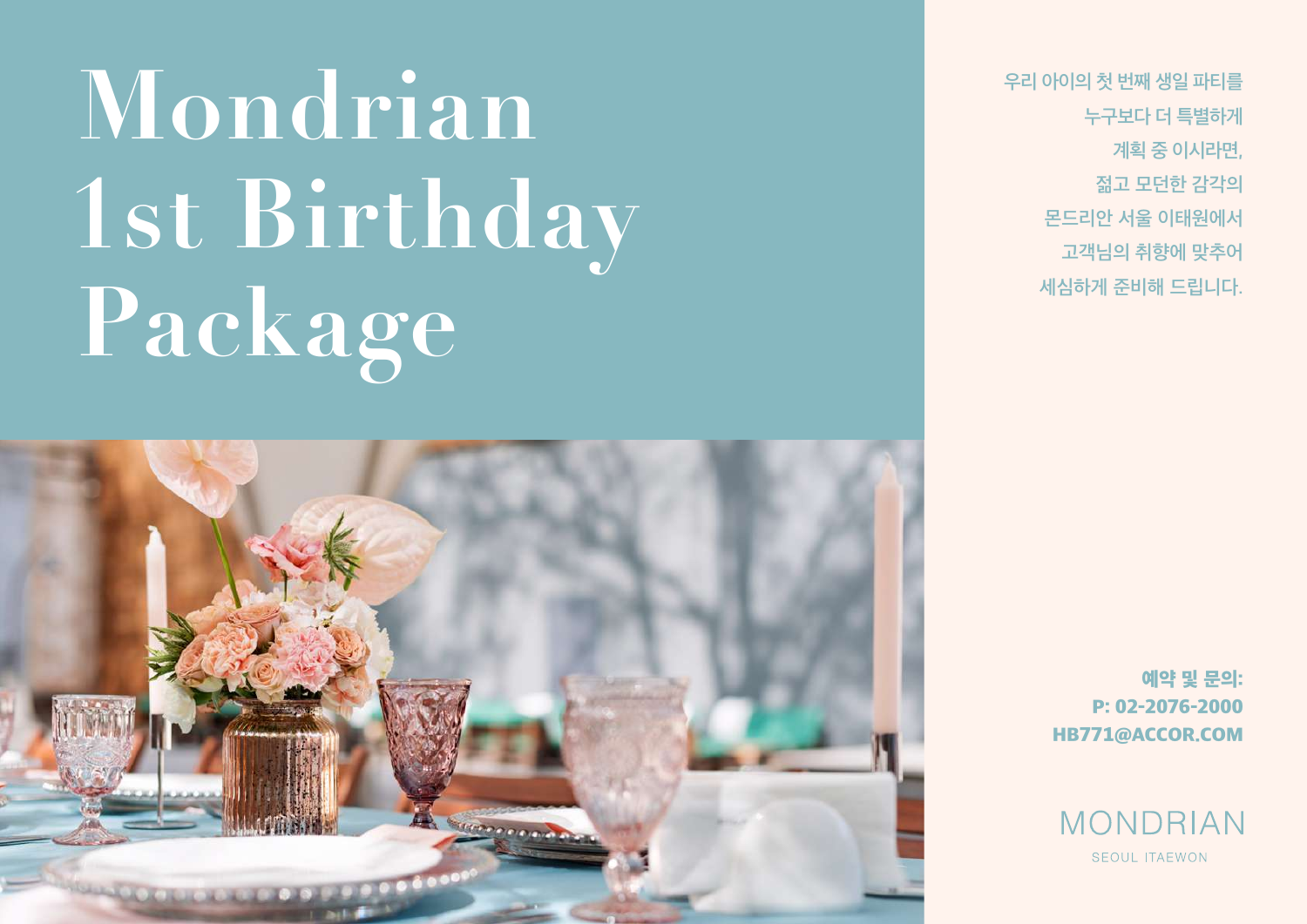



## **Mondrian 1st Birthday Package**



연회 전문 지배인과 호텔 셰프가 세심하게 준비하는 우리 가족의 특별한 첫 생일파티

# 스튜디오 홀 패키지 15인 | 3,500,000 원

- •호텔 스튜디오 연회장 세팅
- •웨스턴 코스 메뉴 15<mark>인</mark><br>•프리미엄 와인 14병
- 
- •돌상 및 포토 테이블 데코레이션
- •1단 생일 케이크

## **Studio Hall Package for 15 guests |** KRW 3,500,000

- •Studio Hall Set-up
- •Western Menu \*15 pax
- •Premium Wine 14 Bottles
- •Decoration: 1st Birthday table & Photo table
- •Single Layer Birthday Cake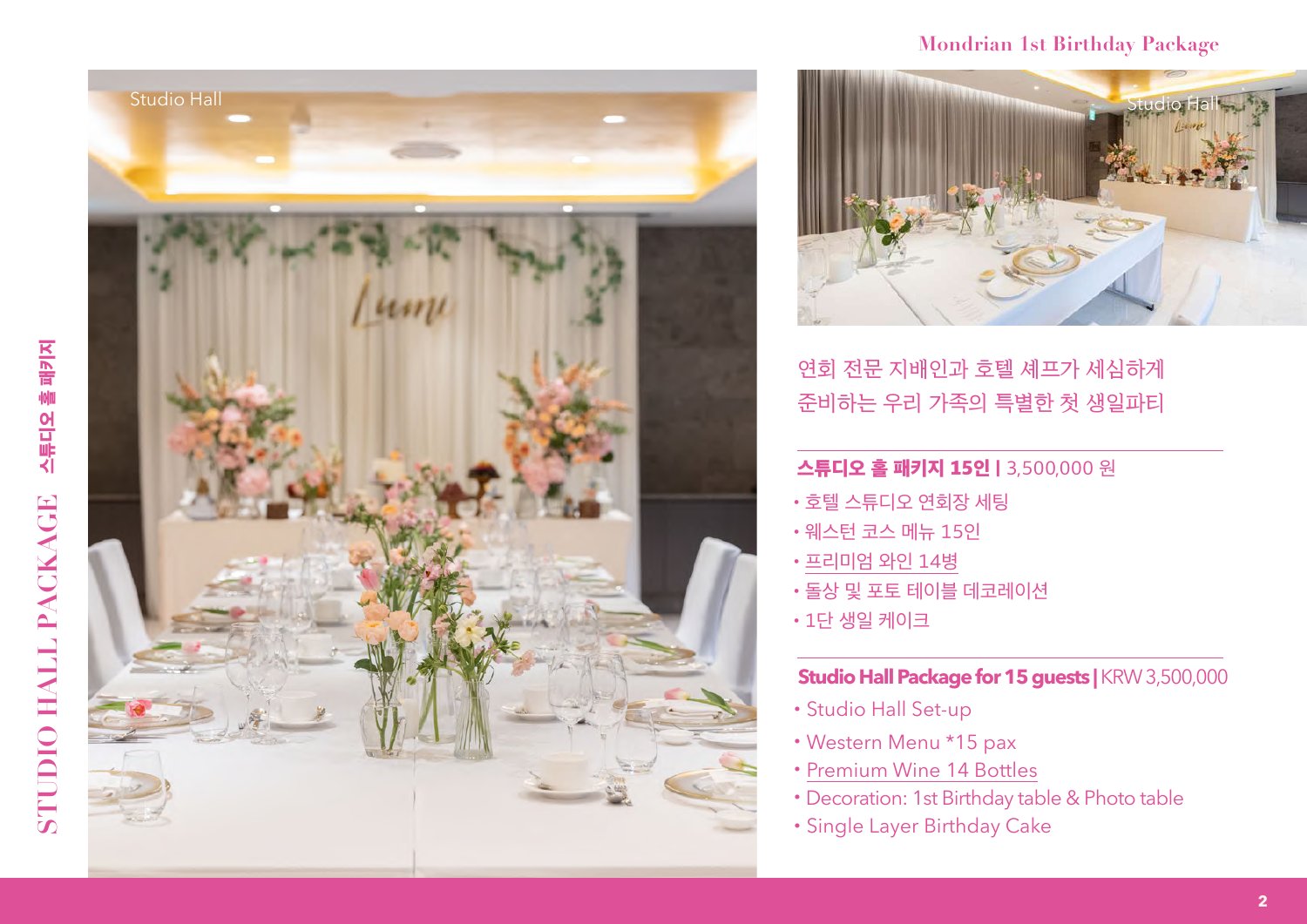#### **Mondrian 1st Birthday Package**



파티는 호텔 연회장에서, 숙박은 스위트룸에서 더 여유롭게

### 스튜디오 홀 & 스위트 룸 패키지 15인 | 3,500,000 원

- •호텔 스튜디오 연회장 세팅
- •웨스턴 코스 메뉴 15인
- •카바나 스위트 룸 또는 스튜디오 스위트 룸
- + 아기 침대 + 조식 2인
- •돌상 및 포토 테이블 데코레이션
- •1단 생일 케이크

#### **Studio Hall Package with Room for 15 guests |** KRW 3,500,000

- •Studio Hall Set-up
- •Western Menu \* 15pax
- •Cabana Suite or Studio Suite + Baby Crib
- + Breakfast at Cleo for 2
- •Decoration: 1st Birthday table & Photo table
- •Single Layer Birthday Cake